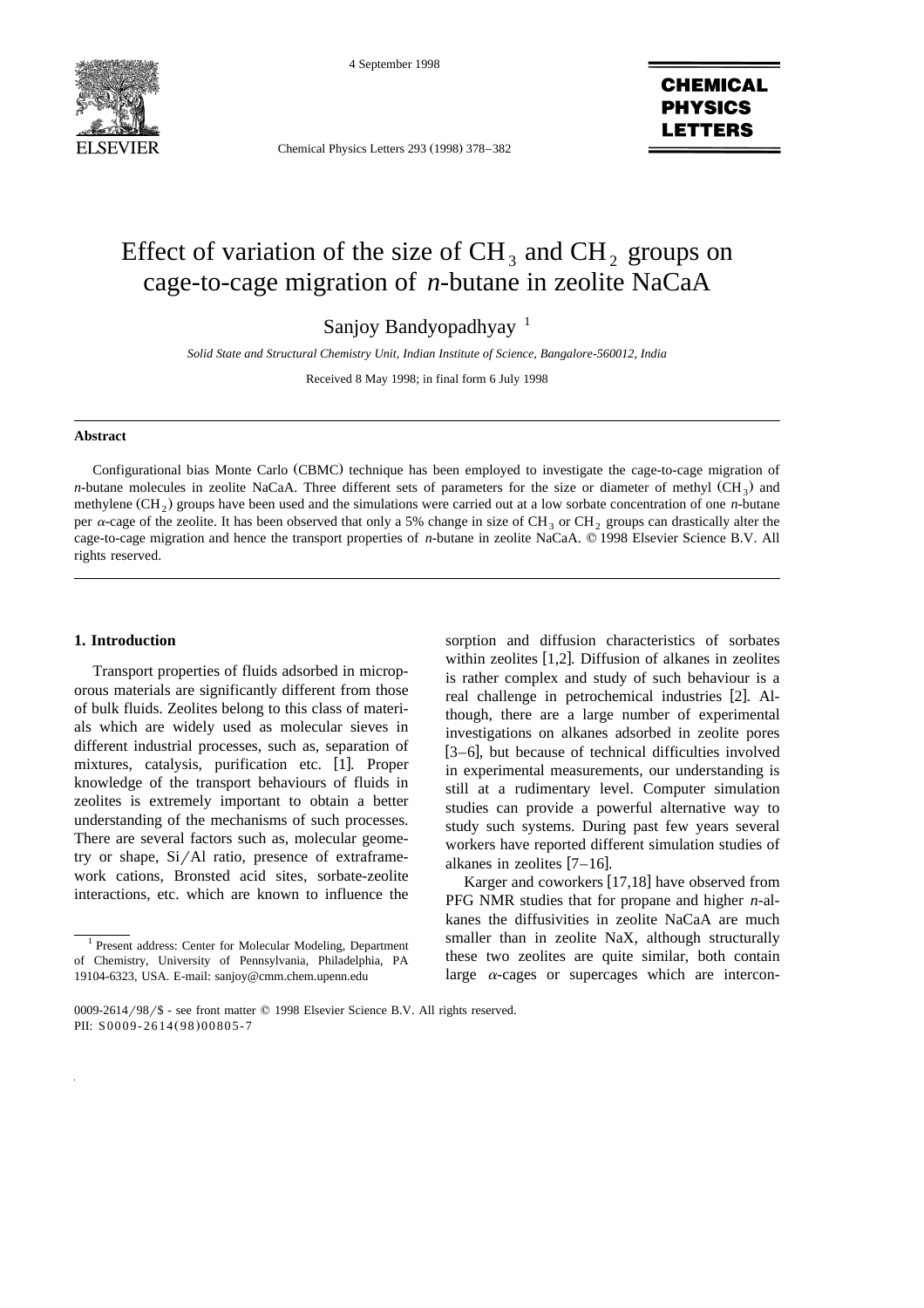nected by smaller windows  $[19,20]$ . For example, at room temperature diffusivity of *n*-butane in zeolite NaX is of the order of  $10^{-8}$  m<sup>2</sup>/s, whereas it is of the order of  $10^{-13}$  m<sup>2</sup>/s in zeolite NaCaA. The diffusivity of alkanes in these zeolites arise from migration of the *n*-alkane molecules from one cage to another. One of the reasons for low diffusivity in zeolite NaCaA is the presence of narrow windows. A proper choice of the size or diameter  $(\sigma_{ss})$  of the methyl or methylene groups is extremely important to verify the experimental results from computer simulation studies. This becomes particularly crucial, as different parameters are available in literature to model alkane molecules  $[10,13,21]$ . In this work we have employed configurational bias Monte Carlo (CBMC) technique as proposed by Smit and Siepmann [13] and used different parameter sets  $\begin{bmatrix} 10,13,21 \end{bmatrix}$  to investigate the influence of  $\sigma_{ss}$  on cage-to-cage migration of *n*-butane in zeolite NaCaA.

## **2. Structure and models**

#### *2.1. Structure of zeolite A*

The crystal structure of zeolite NaCaA reported in the literature  $[19]$  has been employed in the present work. One unit cell of zeolite A has a composition  $Na_{32}Ca_{32}Si_{96}Al_{96}O_{384}$ . It belongs to the cubic space group Fm3c with lattice parameter  $a = 24.555$  A. Zeolite A consists of sodalite and  $\alpha$ -cages or supercages. The sodalite cages have much smaller openings and the *n*-butane molecules are unable to enter these cages. There are in all eight  $\alpha$ -cages in one unit cell of zeolite A. The approximate diameter of each  $\alpha$ -cage is about 11.4 A [1,19]. The  $\alpha$ -cages are interconnected in an octahedral fashion via eight-ring windows of diameter,  $\sigma_w = 4.5$  A. The sodium and calcium atoms occupy positions close to the center of the six-ring windows.

# *2.2. Models*

*n*-Butane molecules have been modelled in terms of united-atom interaction sites or beads, i.e., methyl  $(CH<sub>3</sub>)$  and methylene  $(CH<sub>2</sub>)$  groups are represented as single interaction centers, the site of interaction coinciding with position of the C atom. The distance between these interaction sites are the same as the C–C bond lengths viz.,  $1.53$  Å. This model has been found to be successful in modelling liquid  $n$ -butane [13,14,22]. Bond bending interactions between three adjacent sites are modelled in terms of a harmonic potential [23]

$$
\phi_b(\theta) = \frac{1}{2}k_\theta(\theta - \theta_0)^2 \tag{1}
$$

where  $\theta_0$  is the equilibrium bond angle and  $k_{\theta}$  is the force constant. The values of  $\theta_0$  and  $k_{\theta}$  are 114° and  $6.25\times10^{4}$  K rad<sup>-2</sup> respectively. A torsional potential is expressed in terms of a model proposed by Jorgensen  $[21]$ 

$$
\phi_t(\phi) = a_1(1 + \cos \phi) + a_2(1 - \cos(2\phi)) + a_3(1 + \cos(3\phi))
$$
 (2)

with  $a_1 = 355.03$  K,  $a_2 = -68.19$  K,  $a_3 = 791.32$ K.

The intermolecular interactions between *n*-butane molecules as well as between the zeolite atoms and the *n*-butane molecules are modelled in terms of united-atom model consisting of site-site pairwise  $(12-6)$  Lennard-Jones interactions of the form

$$
\phi_{ij}(r_{ij}) = 4\epsilon_{ij} \left[ \left( \frac{\sigma_{ij}}{r_{ij}} \right)^{12} - \left( \frac{\sigma_{ij}}{r_{ij}} \right)^{6} \right]
$$
 (3)

Interactions between the sorbate molecules and the framework  $Si/Al$  atoms are not included since the close approach of the sorbates is prevented by the surrounding bulkier oxygens. The self-interaction parameters of the zeolite atoms used in this study are  $\sigma_{\rm O} = 2.79 \text{ \AA}, \sigma_{\rm Na} = 3.26 \text{ \AA}, \sigma_{\rm Ca} = 3.35 \text{ \AA}, \epsilon_{\rm O} =$ 211.8 K,  $\epsilon_{\text{Na}} = 10.7$  K,  $\epsilon_{\text{Ca}} = 1148.1$  K [24].

Three different sets of calculations have been carried out with three different sets of the diameter  $\sigma_{ss}$  of CH<sub>3</sub> or CH<sub>2</sub> groups. Parameters for Set I are taken from the work of Smit and Siepmann [13] which have been employed in our earlier works [15,16,25]. Jorgensen and coworkers [21] have determined optimal intermolecular potential parameters for hydrocarbons which is used in Set II. Goodbody et al. [10] have used a slightly smaller value of  $\sigma$  for methyl or methylene groups, which is used in Set III. We define a parameter  $\rho = \sigma_{ss}/\sigma_{w}$ , ratio between the sorbate and the window diameters, which are listed in Table 1 alongwith the different values of  $\sigma_{ss}$ used. The self-interaction parameter ( $\epsilon$ ) for CH<sub>3</sub> and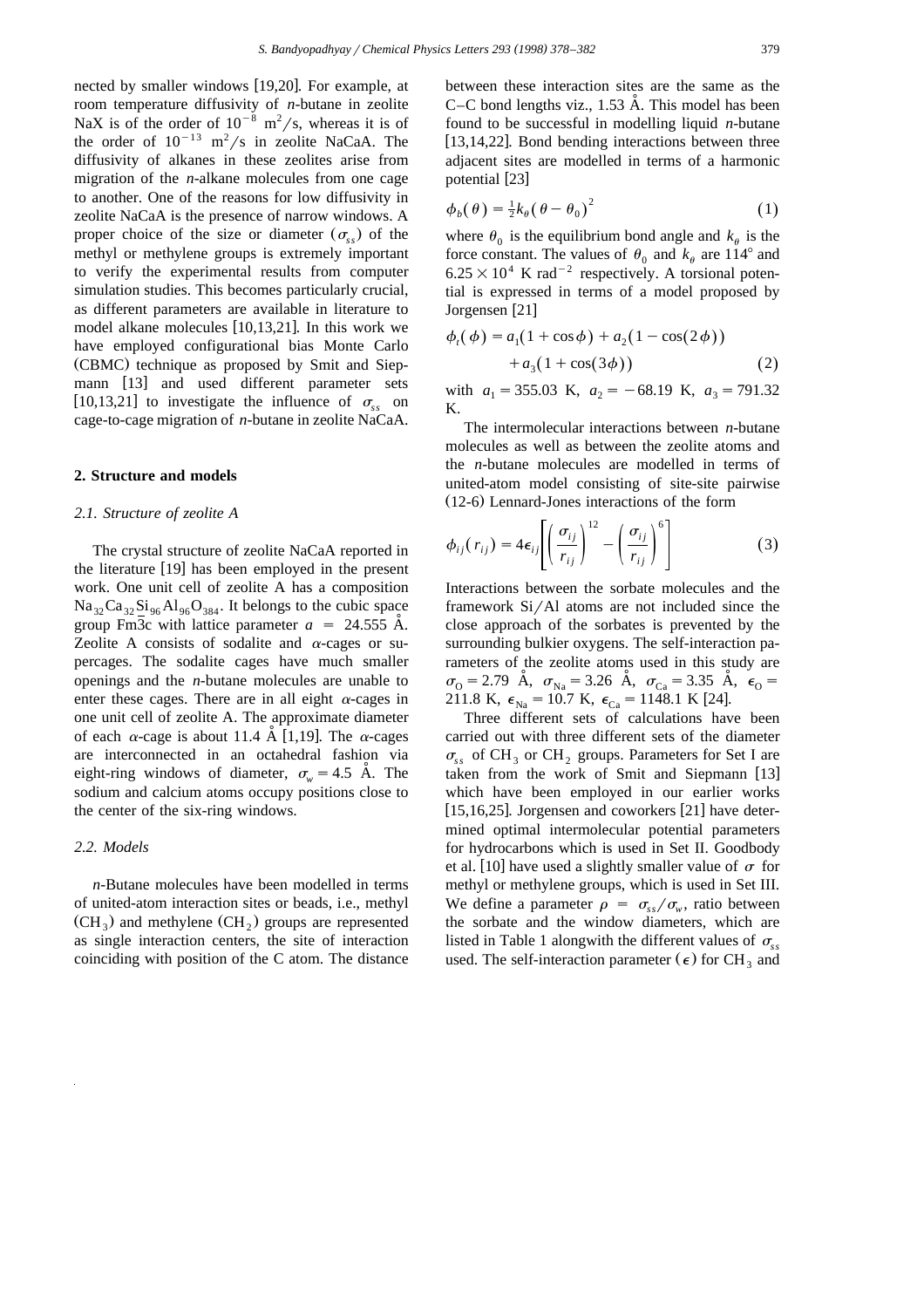Table 1 Diameter  $\sigma_{ss}$  for CH<sub>3</sub> and CH<sub>2</sub> groups ( $\sigma_{CH_3} = \sigma_{CH_2}$ ) for different set of calculations and the ratio ( $\rho$ ) between  $\sigma_{ss}$  and  $\sigma_w$ 

| Set | $\sigma_{ss}$ (A) |       |
|-----|-------------------|-------|
| I   | 3.930             | 0.873 |
| П   | 3.905             | 0.868 |
| Ш   | 3.730             | 0.829 |

 $CH<sub>2</sub>$  groups are kept same in all the three sets to that used by Smit and Siepmann [13] in order to understand the influence of the diameter of  $CH_3$  and  $CH_2$ groups have on intercage migration. In all the cases, the cross-interaction parameters between  $\text{CH}_3$  and  $CH<sub>2</sub>$  groups with the zeolite atoms are obtained from the well-known Lorentz-Berthelot combination rules [26]. The total potential energy of interaction  $U_{\text{tot}}$  is the summation over the contributions from all the above-mentioned interactions. We have not included the induction interactions between *n*-butane and the zeolite atoms. The reason being that, the polarizability of methyl group is quite small and therefore contribution due to induction will be insignificant (less than  $1-3\%$ ). Since the computation of induction term is rather involved, we decided to exclude these terms from our calculations.

#### **3. Computational details**

Monte Carlo (MC) calculations have been carried out in the canonical ensemble at fixed  $(N, V, T)$ . Cubic periodic boundary conditions were employed  $[26]$ . An attempt is made to displace a molecule randomly, rotate it by a random amount around a randomly chosen axis and finally, to regrow either a part or whole of it. *N* such attempts comprise a MC cycle during which the molecule itself is selected randomly. CBMC technique has been employed to break and regrow the molecules. This technique has been found to be extremely efficient in simulating various systems where ordinary Monte Carlo (MC) method fails, such as,  $n$ -alkanes  $[27-29]$ , phase equilibria of long chain molecules  $[30]$  etc. We have employed CBMC method in this work as well as our earlier calculations  $[15,16,25]$  on *n*-alkanes in zeolites, as proposed by Smit and Siepmann [13]. These Calculations were carried out on one unit cell of

zeolite NaCaA consisting of eight  $\alpha$ -cages. Simulations have been performed on eight *n*-butane molecules corresponding to a sorbate concentration of 1 *n*-butane/ $\alpha$ -cage. Set I simulations were carried out at three different temperatures of 200, 300 and 400 K, whereas for Set II and Set III, simulations were performed only at 200 K. Equilibration was carried out over 2500 MC cycles, followed by production runs of  $10<sup>5</sup>$  MC cycles. A spherical cut-off of 12  $\AA$  has been employed in evaluating the intermolecular interactions.

#### **4. Results and discussion**

We have calculated the frequency of cage-to-cage migrations or jumps of *n*-butane molecules for all the three sets of parameters. These are listed in Table 2. By cage-to-cage migration we mean the migration of an adsorbed *n*-butane molecule from one  $\alpha$ -cage to another neighbouring  $\alpha$ -cage through the eight ring windows in zeolite NaCaA. There are in all eight  $\alpha$ -cages in one unit cell [19]. The distance,  $r_{i\alpha}$ , between the center-of-mass of the *i*-th molecule and the *c*-th cage is measured. For a particular molecule, this distance is calculated with respect to all the eight cage centers, and the molecule is assigned to that particular cage for which  $r_{i\text{c}}$  is minimum. This particular cage is called the resident cage. Whenever the resident cage at a particular MC step is different from that of the previous step, the *n*-butane molecule is considered to have undergone a cage-to-cage migration. This calculation is repeated for every *n*butane molecule over the entire MC run. From the table it is clear that the rate of cage-to-cage migra-

Table 2

Number of cage-to-cage migrations of *n*-butane molecules for three different sets of  $\sigma_{ss}$  at a low sorbate concentration of 1  $n$ -butane /  $\alpha$ -cage

| Set | (K) | Number of cage-<br>to-cage migrations |  |
|-----|-----|---------------------------------------|--|
|     | 200 |                                       |  |
|     | 300 | 13                                    |  |
|     | 400 | 45                                    |  |
| П   | 200 | 294                                   |  |
| Ш   | 200 | 1110                                  |  |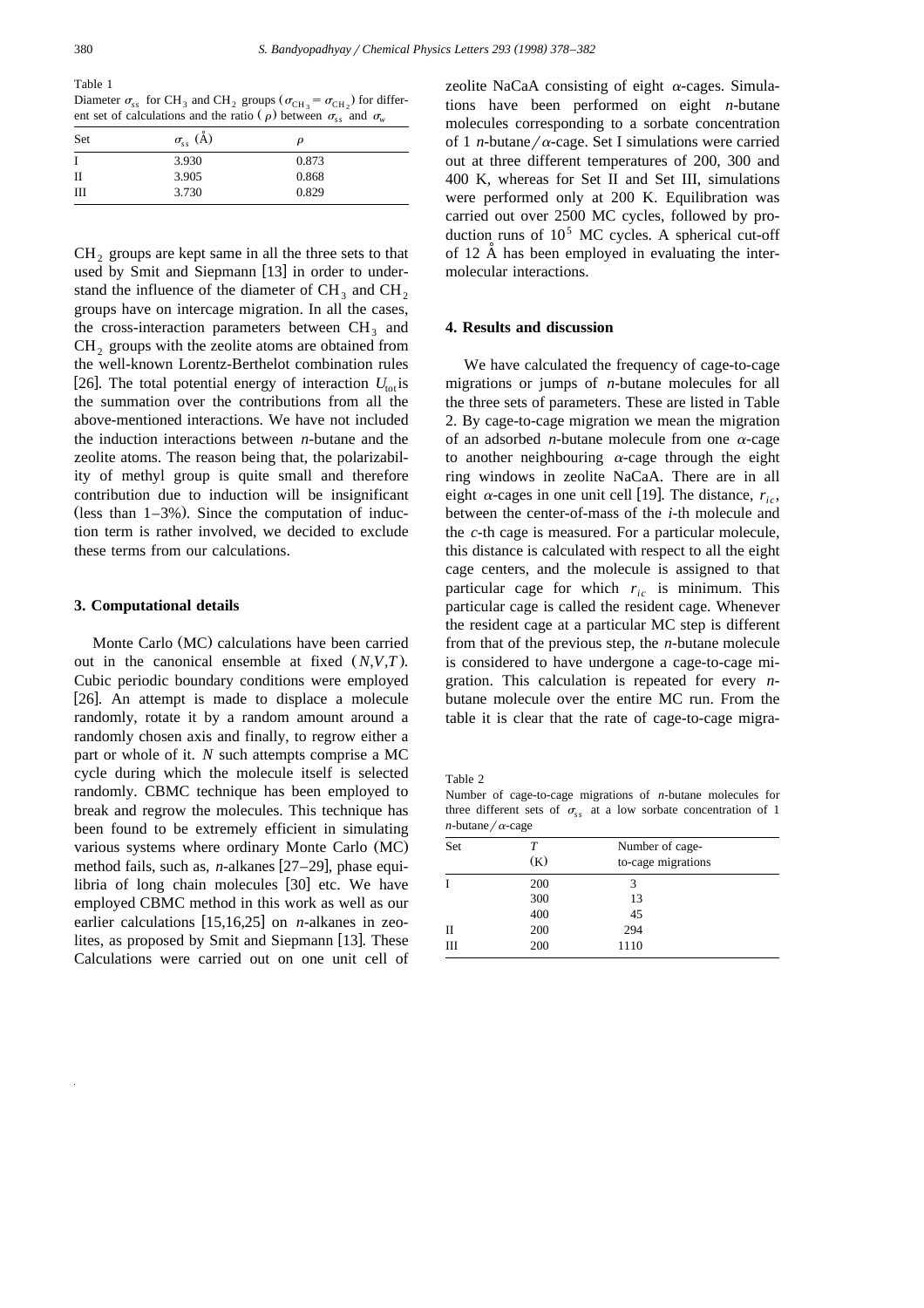tion is highly sensitive to the size or diameter  $(\sigma_{ss})$ of the CH<sub>3</sub> or CH<sub>2</sub> groups and a slight change of  $\sigma_{ss}$ can drastically alter the rate. In Set I ( $\sigma_{ss}$  = 3.93 Å,  $\rho = 0.873$ , the number of cage-to-cage migration is rather few, even at a sufficiently high temperature of 400 K. The value of  $\sigma_{ss}$  (3.905 Å) used in Set II is slightly smaller than that in Set I, but such a small decrease leads to a significant increase in cage-tocage migration. The number of cage-to-cage migration observed for Set III ( $\sigma_{ss}$  = 3.73 Å,  $\rho$  = 0.829) is 1110 at 200 K, which suggests facile intercage migrations as compared to those in Set I and Set II. Note that only a 5% difference of  $\sigma_{ss}$  or  $\rho$  can lead to drastic change in number of intercage migrations of *n*-butane molecules. These suggest that choice of  $\sigma_{ss}$  is extremely crucial in modelling the transport properties of alkanes in zeolites. This is particularly important for sorbate-zeolite systems, where the size of the sorbates and the dimension of the narrow windows separating large cages are almost identical, such as *n*-butane in zeolite A. The present results support the recent MD studies of Fritzsche et al.  $\overline{[31,32]}$ , where they have shown that properties, such as, diffusion coefficients of methane in zeolite of type LTA depend sensitively on the choice of the Lennard-Jones parameter  $\sigma$ .

In summary, one of the most important and sometimes difficult issue in computer simulation studies is the accuracy of the chosen potential parameters. A proper choice of such parameters is important to obtain results in consistent with experimental findings. This is particularly crucial for complicated systems, such as, the study of adsorption and transport properties of alkanes confined within the restricted regions of microporous materials, such as zeolites. In the literature different workers have suggested different parameters of  $\sigma_{ss}$  for CH<sub>3</sub> or CH<sub>2</sub> groups in alkanes. It is not clear which are the most appropriate values. In this article we have shown that only a 5% difference in  $\sigma_{ss}$  can drastically alter the intercage migration and hence the transport properties of *n*-butanes in zeolite NaCaA. Of-course, the use of rigid framework model in the present study might have some influence on the outcome of the rate of cage-to-cage migrations. It is also necessary to obtain accurate experimental data which seems to be lacking particularly on the rate of intercage migrations. By comparison with these experimental data

and a reasonable flexible framework model for the zeolite it should be possible to discriminate between the different values of  $\sigma_{ss}$  and choose the best. In view of tremendous importance both from the point of view of understanding and for practical applications, this problem needs to be investigated in detail.

### **Acknowledgements**

The author acknowledges computational facilities provided by the Supercomputer Education and Research Center, Indian Institute of Science, where the work was carried out. The author thanks Dr. S. Yashonath for many stimulating discussions and support. The author also acknowledges financial supports from the Council of Scientific and Industrial Research (CSIR) and the Department of Science and Technology (DST), Goverment of India.

#### **References**

- [1] R.M. Barrer, Zeolites and Clay Minerals as Sorbents and Molecular Sieves (Academic Press, New York, 1978).
- [2] J. Karger, D.M. Ruthven, Diffusion in Zeolites (Wiley, New York, 1992).
- [3] W. Heink, J. Karger, H. Pfeifer, P. Salverda, K.P. Datema, A. Nowak, J. Chem. Soc. Faraday Trans. 88 (1992) 3505.
- [4] H. Jobic, M. Bee, G.J. Kearle, Zeolites 9 (1989) 312.
- [5] H. Jobic, M. Bee, J. Caro, M. Bulow, J. Karger, J. Chem. Soc. Faraday Trans. 85 (1989) 4201.
- [6] H. Jobic, M. Bee, G.J. Kearle, J. Phys. Chem. 98 (1994) 4660.
- [7] G.B. Woods, J.S. Rowlinson, J. Chem. Soc. Faraday Trans. II 85 (1989) 765.
- [8] S. Yashonath, P. Demontis, M.L. Klein, Chem. Phys. Lett. 153 (1988) 551.
- [9] S. Yashonath, P. Demontis, M.L. Klein, J. Phys. Chem. 95  $(1991)$  5881.
- [10] S.J. Goodbody, K. Watanabe, D. MacGowan, J.P.R.B. Walton, N. Quirke, J. Chem. Soc. Faraday Trans. 87 (1991) 1951.
- [11] R.L. June, A.T. Bell, D.N. Theodorou, J. Phys. Chem. 96  $(1992)$  1051.
- [12] P. Demontis, G.B. Suffritti, E.S. Fois, S. Quartieri, J. Phys. Chem. 96 (1992) 1482.
- [13] B. Smit, J.I. Siepmann, J. Phys. Chem. 98 (1994) 8442.
- [14] E.J. Majinn, A.T. Bell, D.N. Theodorou, J. Phys. Chem. 99  $(1995)$  2057.
- [15] S. Bandyopadhyay, S. Yashonath, J. Chem. Phys. 105 (1996) 7223.